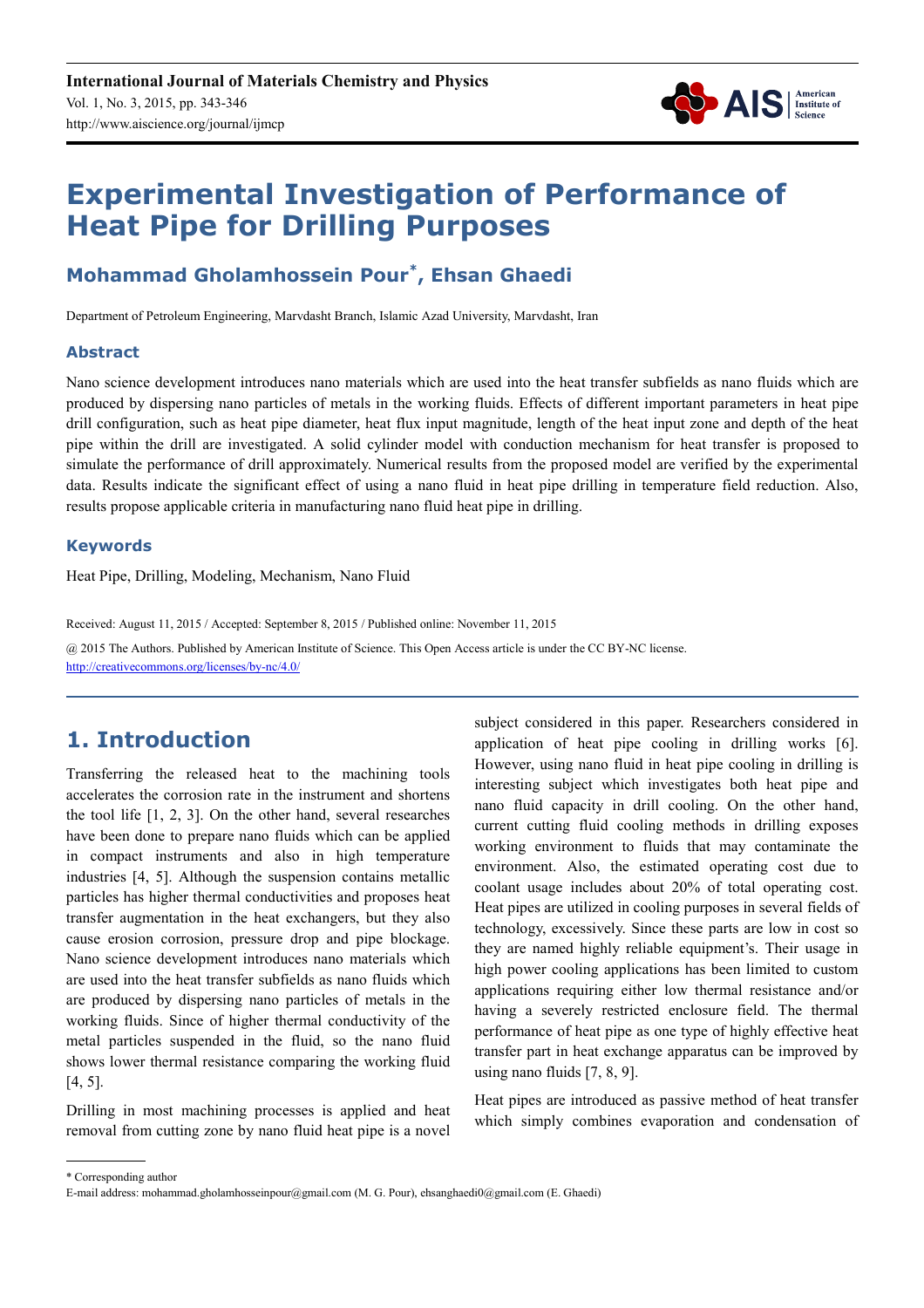working fluid through a closed system. Counter current flows of liquid and vapor in a small adiabatic annulus, transfer heat between external heat source and external heat sink, continually. Vapor flows in tube center due to vapor expansion and pressure gradient and liquid flows through a wick due to capillary force. Fast heat transfer occurs since of fast movement of fluids and convection - conduction mechanisms govern heat transferring. So, temperature difference between evaporator section and condensation section is low. Figure 1 shows a schematic of the heat pipe. Temperature difference in heat pipes is low enough to assume the pipe isothermal. The values of heat pipe thermal conductivity based on temperature difference in the system are much larger than that is measured from the solid rod with the same dimension. This is because the heat transfer in the heat pipe occurs due to the latent heat of evaporation and condensation [7, 8, 9 and 10].



Figure 1. A schematic of heat pipe.

Many researches documented that by adding nanoparticles, such as aluminum oxide, copper oxide, and titanium dioxide, to a liquid base fluid can enhance the thermal conductivity [6, 10]. Due to Fourier's law (conduction heat transfer) and Newton's law of cooling (convection heat transfer) at the wall surface, an increase in the thermal conductivity promotes higher convective heat transfer coefficient.

In this paper, the effect of using nano  $Al_2O_3$  fluid in heat pipe cooling in drilling work is investigated. Experiments are held to find the influence of some manufacturing parameters on the drill cooling performance. These parameters are such as depth of the heat pipe within the drill, heat input zone length and heat flux magnitude in drilling applications. Also, theoretically a mathematical model is presented to survey the effect of mentioned manufacturing parameters on the performance of heat pipe cooling.

## **2. Mathematical Model**

Unsteady state conduction equation is applied to model the drill and the heat pipe which are assumed as concentric cylinders shown in Figure 2. Heat transfer in radial (from drill surrounding to the heat pipe) and axial direction (from tip to the top of drill) are considered and temperature variation in angular direction is neglected due to symmetry in this direction. Temperature dependence in time is considered as energy accumulation term in the equation.



Figure 2. Parameters of drill and heat pipe as concentric cylinder model.

Finally, energy equation is solved by finite element method. So, the energy balance conduction equation with constant thermal properties is written as Equation 1.

$$
\frac{1}{\alpha T} \frac{\partial T}{\partial \tau} = \frac{1}{r} \frac{\partial}{\partial r} (r \frac{\partial T}{\partial r}) + \frac{\partial^2 T}{\partial y^2}
$$
(1)

Where *T* is the temperature and  $\alpha_T$  is the tool thermal diffusivity.

Two conditions in y direction and two conditions in r direction are described due to drill conditions. An insulated boundary condition at the tip of drill ( $y = 0.0$ ) and constant temperature condition at the end cap of drill ( $y = l$ ) is imposed.

$$
\frac{\partial T}{\partial Y}\big|_{Y=0.0} = 0.0, T\big|_{Y=L} = T_0 \tag{2}
$$

Constant heat flux condition for heat pipe drill surrounding is assumed due to heat input in cutting zone. Where  $l_y$  is length of cutting zone, l is the distance between the drill tip and the heat pipe tip and  $q''_c$  is the input heat flux ( $W/m^2$ ).

$$
KT\frac{\partial T}{\partial r}\Big|_{r=0.0} = q''_{c} \text{ for } 0.0 \le y \le l_{y}
$$
 (3)

Heat transfer is negligible since no coolant is used in the cutting operation so an adiabatic condition is imposed for surface area outside the heat input zone.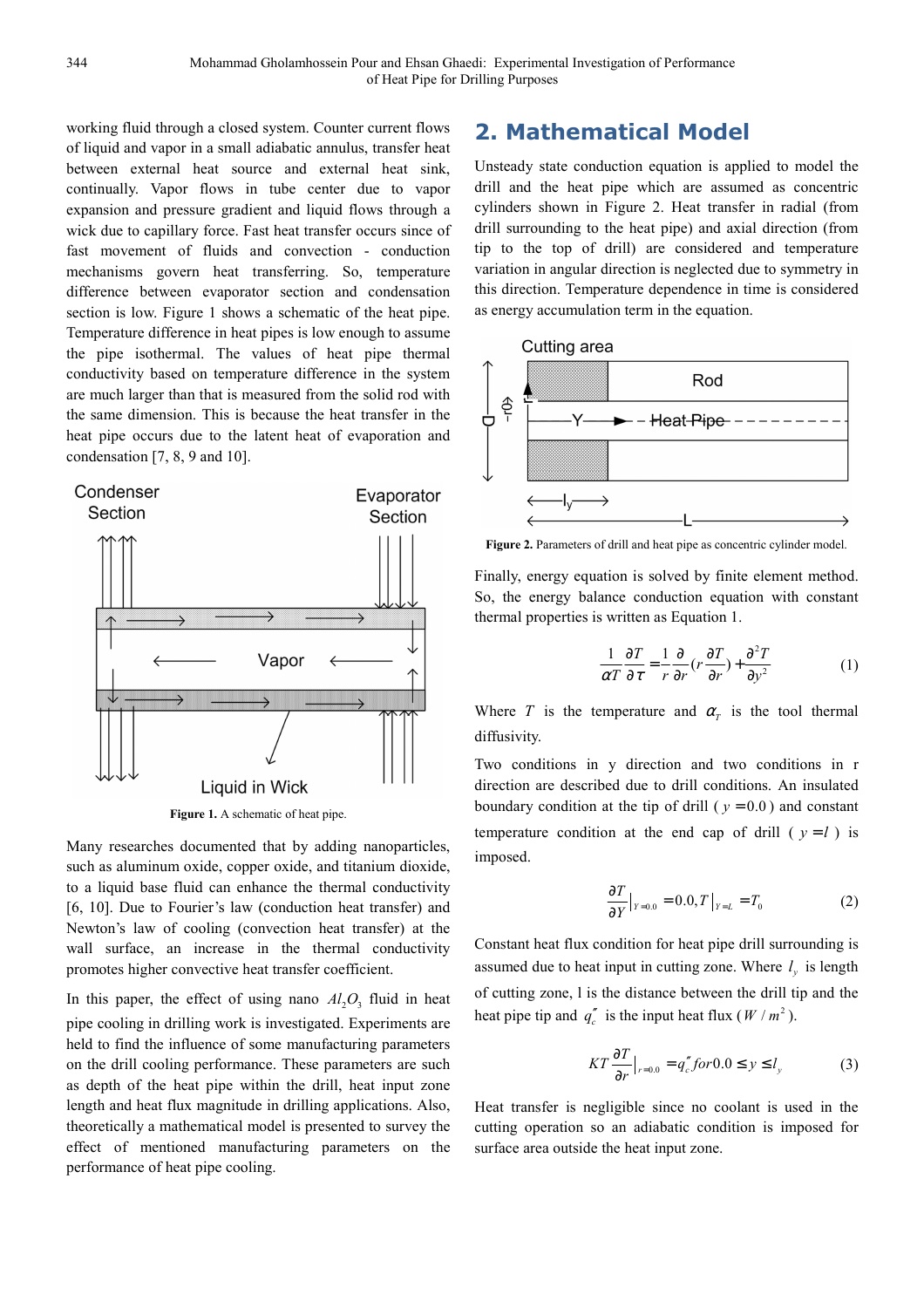$$
\frac{\partial T}{\partial r}\big|_{r=o.o} = 0.0 \text{ for } y \ge l_y \tag{4}
$$

The large amount of latent heat of working fluid in the heat pipe presents small temperature drop in the heat pipe. So, constant surface temperature is assumed for the inner surface of drill. For the end cap of the heat pipe, boiling temperature of working fluid, constant temperature is assumed.

$$
T|_{r=r_0} = T_{hp} \text{ for } y \ge l \tag{5}
$$

$$
T\Big|_{y=l} = T_{hp} \text{ for } 0.0 \le r \le r_0 \tag{6}
$$

### **3. Results and Discussion**

Effects of nano fluid as the work fluid in heat pipe on important parameters in drilling performance are investigated, experimentally and numerically. The experimental drill instrument is manufactured with  $l*=0.2$ and tested by different input heat fluxes. Numerical results are compared with experimental data so, good criteria in design of drill cooling system with nano fluid heat pipe are presented.

### **3.1. The Effect of Nano Fluid in Time and Temperature**

Temperature field reduction is the most important parameter investigated in Figure during 300 sec time interval of working. Three states are investigated to compare the performance of usual drill without heat pipe (SD), drill which is equipped by heat pipe with water working fluid (HPD) and drill with heat pipe contained  $Al_2O_3$  nano fluid (HPNFD). According to the Figure working temperature is increased by time at the work beginning till 50 sec., in three states. After 50 sec. the increasing slope in HPNFD is the least comparing with usual drill and HPD. Also, temperature is approximately constant after 200 sec. working with HPNFD type. The temperature field reduction of HPD and HPNFD is about 9% and 32%, respectively. Maximum difference in temperature between cases HPNFD and SD is 124 C and also between HPD and SD is 37 C. So, nano fluid shows the significant cooling in drilling. So, increase in temperature using SD may damage the instrument. Dashed lines show the calculated temperatures for three cases by numerical method. According to Figure 3 numerical solution predicts temperatures near the experimental results. However, numerical results are smaller than experimental temperatures in all cases.



**Figure 3.** The effect of nano fluid in operation temperature in cutting zone.

#### **3.2. Role of Heat Pipe**

The results show the performance of drilling purposes can be enhanced when the heat pipe applied in drilling apparatus. In fact, the heat pipe role as cooling source.

### **4. Conclusions**

Temperature reduction in compact instruments and high temperature processes has been considered in many industries. In this work, the influence of nano  $Al_2O_2$ , fluid in heat pipe cooling system is studied in drilling work. Also, an experimental drill without heat pipe is manufactured and is modeled theoretically to compare the temperature

distribution with one is obtained in heat pipe cooling drilling.

### **References**

- [1] F. Moreira Bordin, R. Panosso Zeilmann (2014), Effect of the Cutting Edge Preparation on the Surface Integrity after Dry Drilling, Procedia CIRP, 13, pp. 103-107.
- [2] M. Boopathi, S. Shankar, S. Manikandakumar, R. Ramesh (2013), Experimental Investigation of Friction Drilling on Brass, Aluminium and Stainless Steel, Procedia Engineerin, 64, pp. 1219-1226.
- [3] D. Biermann, H. Hartmann (2012), Reduction of Burr Formation in Drilling Using Cryogenic Process Cooling, 3, pp. 85-90.